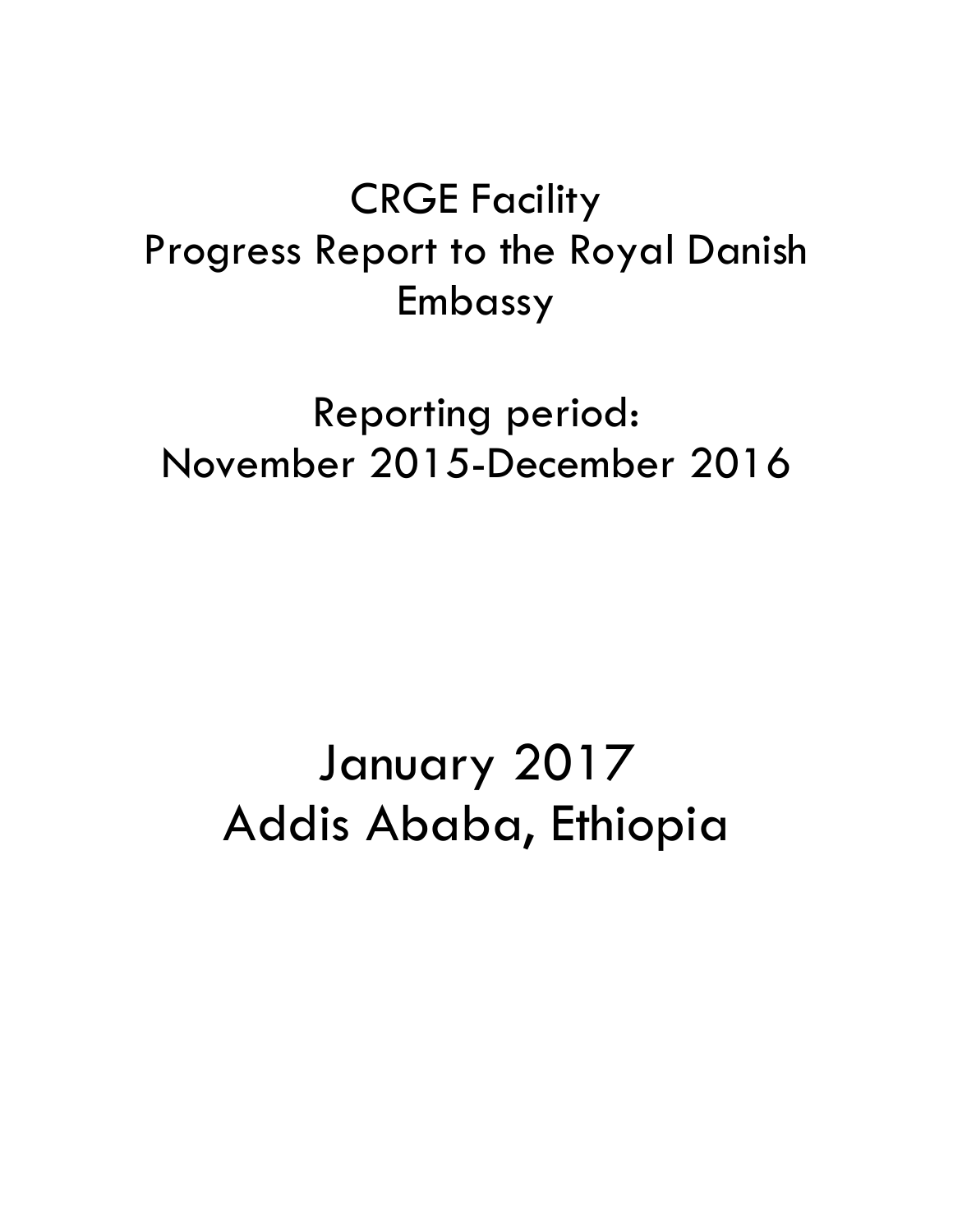#### **PREAMBLE**

 $\overline{a}$ 

The Ministry of Finance and Economic Cooperation (MOFEC) and the Danish Embassy in Addis Ababa signed a grant agreement with the total amount of DKK 27.5 million on November 2014 to support greening agricultural transformation in Ethiopia through the CRGE Facility. The MOFEC and Danish Embassy with active participation of the executing ministries (i.e. Ministry of Agriculture and Natural Resource (MOANR) and the Ministry of Environment, Forest and Climate Change (MEFCC) agreed on an engagement framework including a common result framework, which elaborates the expected results of the support, indicators and targets. Based on this, the CRGE Facility allocated the resource to the two ministries and invited them to submit full project proposals using the CRGE Facility project proposal template.

While the review and appraisal process of the proposals by the CRGE Facility was taking place, the first disbursement from the DANIDA touched the CRGE Facility Account with the National Bank of Ethiopia on March 9, 2015. After review and appraisal of the project proposals by the CRGE Facility secretariat and approval by the CRGE Facility Management Committee, the MOFEC and the line ministries signed MOU for project execution. The CRGE Facility subsequently disbursed finance to designated CRGE accounts of the two ministries starting July 30, 2015. The implementing ministries ensured the establishment of project delivery arrangements from federal to woreda levels and started actual implementation of project activities commenced in September 2015, almost 10 months after the singing of the agreement, and six months after disbursement to the CRGE Facility.

This Report<sup>1</sup> summarizes key accomplishments of the DANIDA supported project for November 2015 to December 2016. This report constitutes three sections. Section A highlights the accomplishment of the DANIDA supported projects during the reporting period. Section B and C respectively highlight CRGE Facility financial updates and the main challenges encountered during the reporting period including corrective actions.

<sup>&</sup>lt;sup>1</sup> This Report is prepared pursuant to the agreement between Royal Danish Embassy, as contributor to the CRGE Facility, and MOEC, which was signed in late November 2014.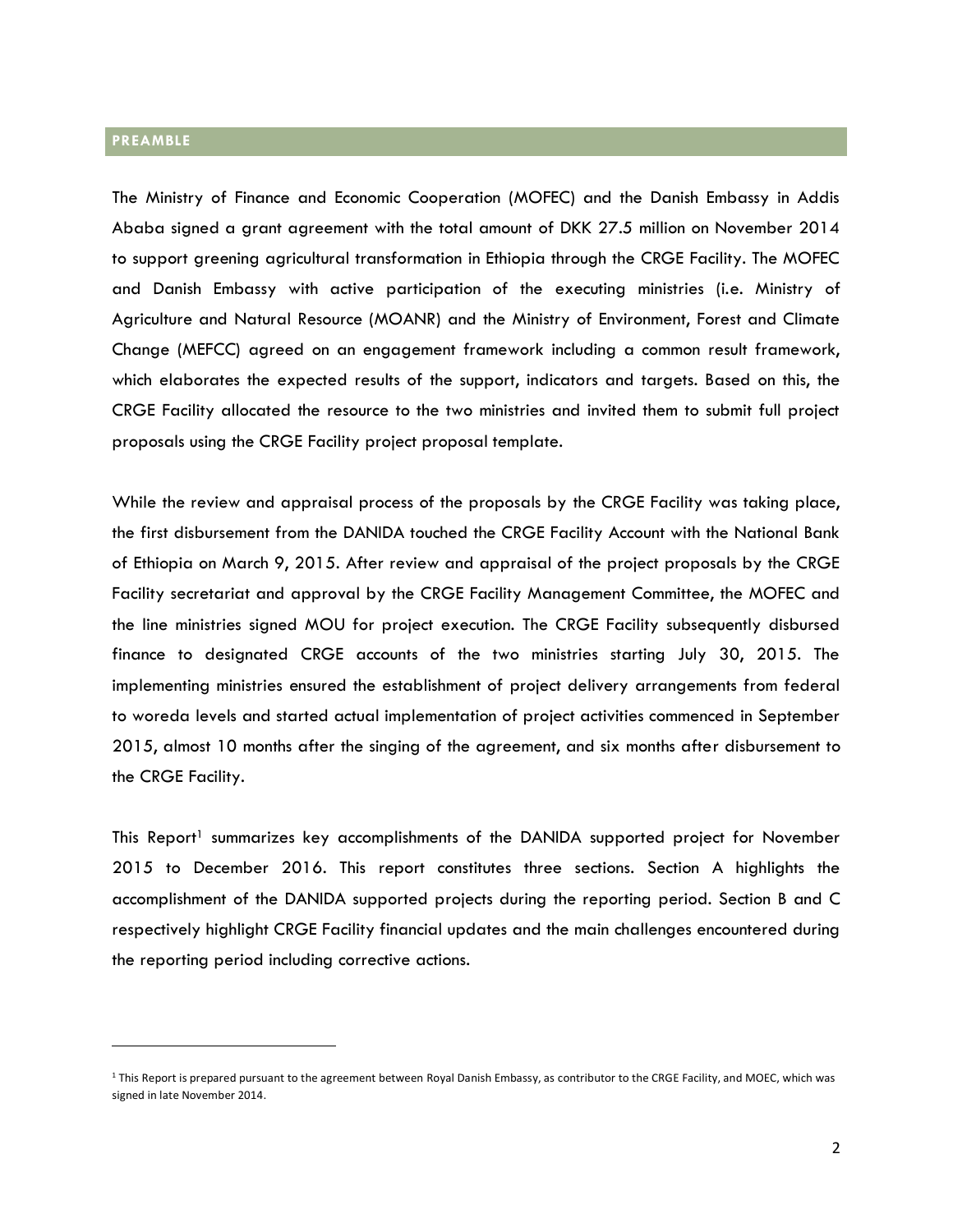#### **A. PROJECT STATUS BY COMPONENT**

As described in the engagement document, the main objective of this support is to strengthen the Government of Ethiopia's efforts to mainstream and implement CRGE initiatives in the agriculture and forestry sectors. To this end, the project has three complementary components/outcomes: (a) community based (1) watershed management enhanced and (2) Climate Smart crop and livestock production practices and irrigation systems adopted and productivity increased, (b) selected forests are protected, re-established and/or sustainably managed to provide ecosystem services and carbon sequestration, and (c) Strengthened government capacities to plan and report on green, climate resilient development results The progresses towards each outcome during the reporting period are presented below:

## *Outcome One: Community based (1) watershed management enhanced and (2) Climate Smart crop and livestock production practices and irrigation systems adopted and productivity increased*

This outcome is basically expected to rehabilitate about 3,624.7 ha of watershed area and also facilitate for 1885<sup>2</sup> small-holder households to adopt Climate Smart Crop and Livestock production practices in their respective areas. The achievement of these results will ultimately contribute both to the poverty reduction and climate resilient green economy building efforts of the Government in the selected 8 woredas of the four regions: Tigray, Amhara, Oromia and SNNP of Ethiopia. Particularly, this component will improve the resilience capacity of the rural communities or farmers by providing various intervention options including: applying physical and biological conservation techniques, water harvesting technologies, adoption of CSA practices to improve both the livestock and crop productivity.

During this reporting period, i.e. November 2015-December 2016, over 2,314 hectares of land area was rehabilitated through community based watershed management practice. As a result the rehabilitation of the degraded lands, Climate smart agricultural and livestock practices under this component resulted in reduction of over 11,400 ton of Carbon Dioxide Equivalent (tCO2-e) of Greenhouse Gas (GHG) emissions reduction in the four regions. On top of this, various

 $\overline{a}$ 

 $^2$  The figure in the justification for beneficiary targets had a summation error of the beneficiaries. Thus please consider the correct figure, which is 1885 not 1584, which happened just due to summation.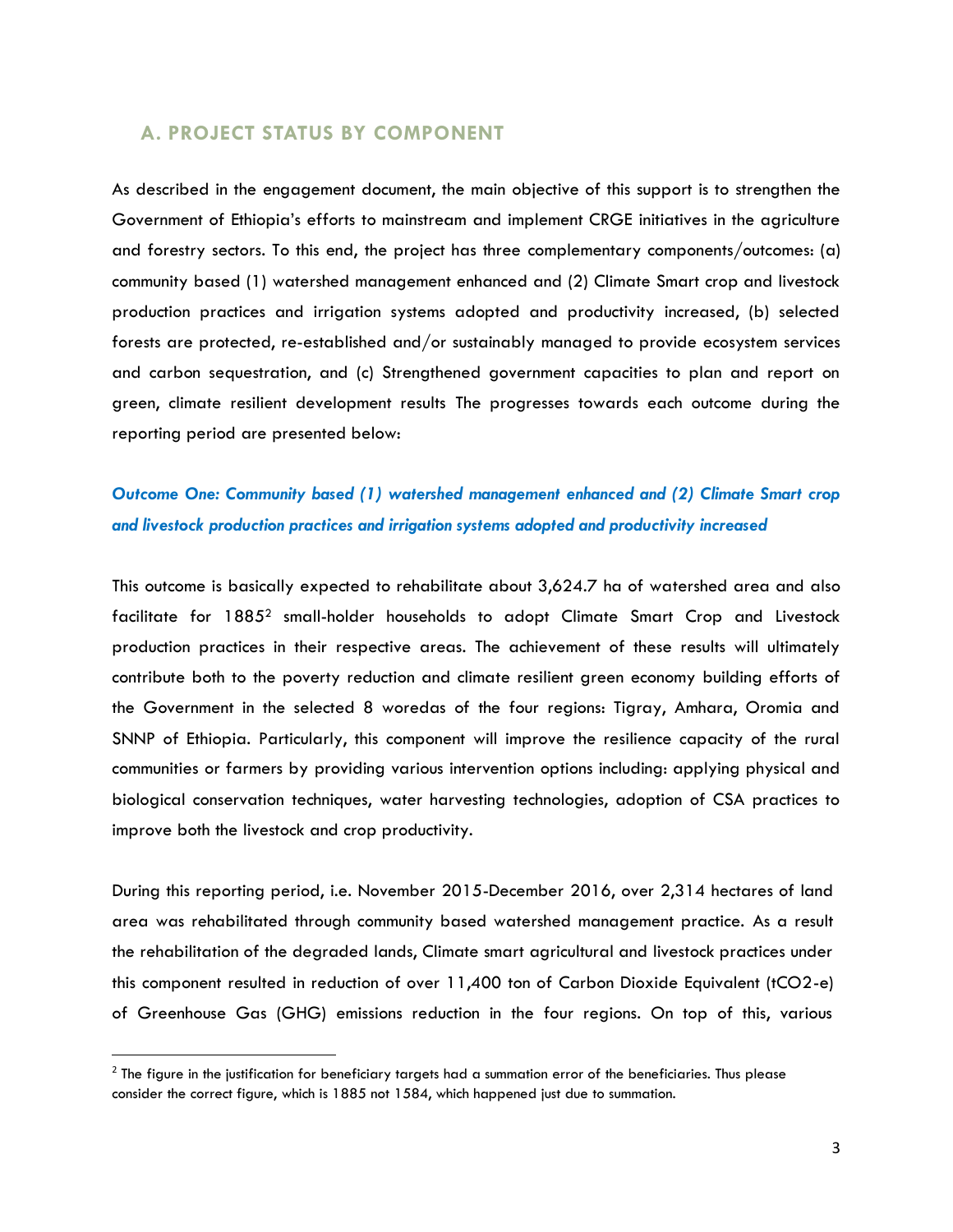livelihood improving interventions for smallholder householders were conducted. These interventions will contribute to create sense of ownership and ensure sustainability of the project outcomes.

In terms of facilitating a shift from traditional agricultural practices towards adoption of the Climate Smart crop and livestock production, 1885 ( 1,471 male headed and 414 female headed households ) households have directly applied this practice. That is, the project has benefited almost equivalent to 9,725 smallholder family members assuming that a household has five members (except for Kucha Woreda of SNNPR, which has a higher population and estimated household size of 7).

The reported achievements under this outcome are faire compared with the targets for the project end date of December 2016. The project has achieved 63.8% of the targeted watersheds rehabilitation and 100% of the smallholder farmers who adapt climate smart crop and livestock productions. The reported achievement of the rehabilitated areas of land seems to be low compared to the target because the targeted watershed area included all land use categories such as cultivated land, grass land, bare land, and forest land, bush land and, etc. All these are not necessarily degraded and need rehabilitation. However, this report covered rehabilitated areas of degraded land in the watersheds through a community based watershed management practices. The achievement of the GHG emission also stands at 13.2% compared to the target.

## *Outcome Two: Selected forests are protected, re-established and/or sustainably managed to provide ecosystem services and carbon sequestration*

The central focus of this outcome is the protection, re-establishment and/or sustainable management of selected forests in the four regions. The key model applied in this context is a participatory forest management approach. The project thus covered interventions related to value chain approaches to developing non-timber products; vegetable and fruit production, honey, herbs and essential oils, coffee and spices, reforestation, eco-tourism, sustainable timber production, and also water conservation. These combined focuses are expected to increase income from alternative economic opportunities (ecosystem services) and environmentally sustainable practices. Under this component/outcome, the different interventions were mainly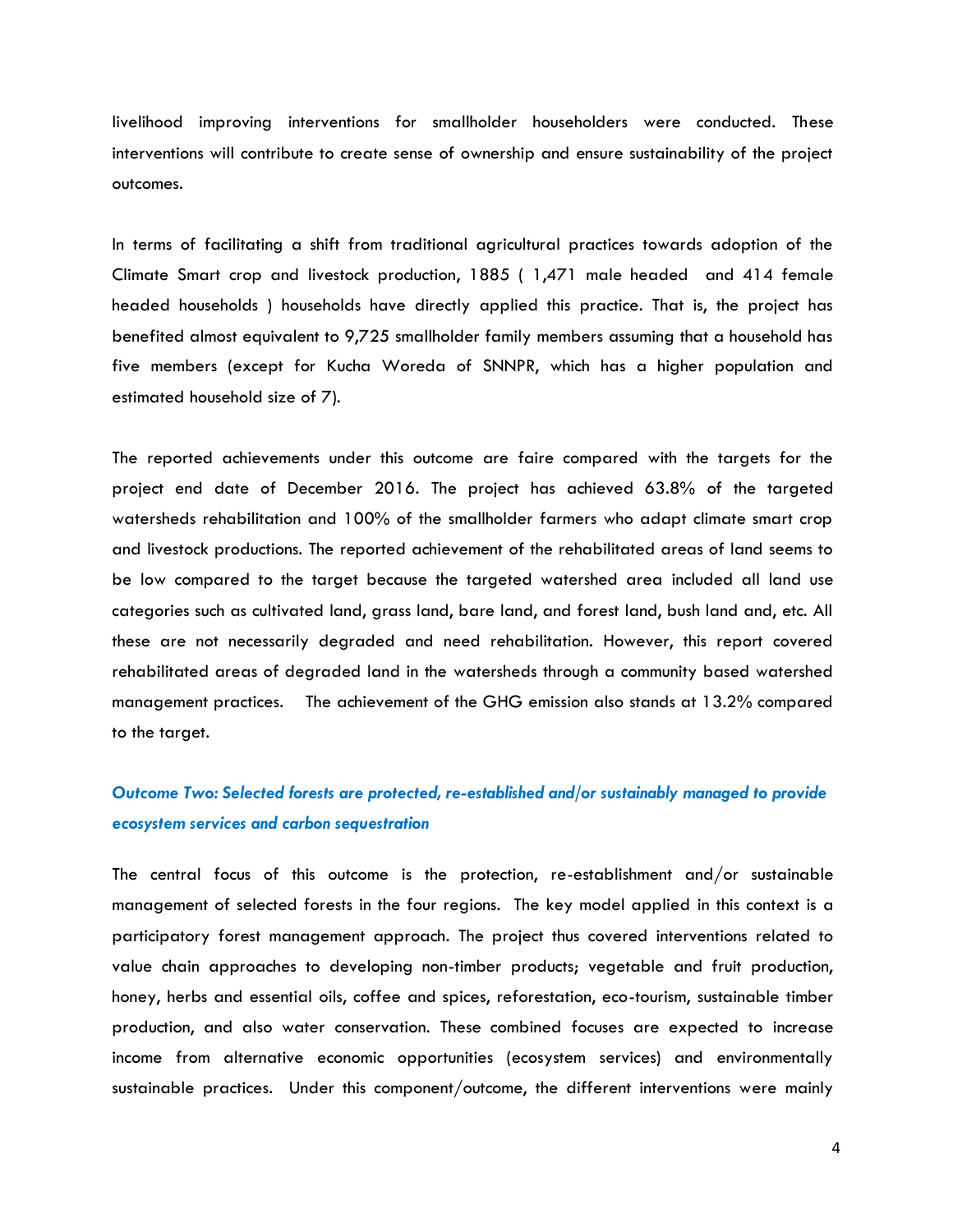envisaged to protect 105,000 hectares (50% of the 210,000 ha) land and improve forest management systems on 200,000 hectares of land. Accordingly, the project has contributed to the protection of 23,000 hectares of biosphere area of the core zone from deforestation and illegal encroachment and a protection of 80,000 hectares of buffer zones through the combined and participatory interventions. The achievement of the project to this end is therefore about 98% compared with the target of protecting 105,000 ha (i.e. 50% of the 210,000 ha).

In terms of forest management systems, the project has provided alternative livelihood options for the local community members by integrating employment opportunities for over 1000 local people. Accordingly, 300 members of the local community have engaged in wild coffee growing, 200 in mushroom and 500 in honey production practices. Moreover, some of the local community members also engaged in the plantation and regeneration of multi-purpose and indigenous species in the buffer and transition zones of the biosphere. The introduction of these integrated livelihood practices together with the plantation and regeneration of multi-purpose and indigenous species by the local community are promising practices that contribute significantly to the improved participatory forest management system in the project area. Additional to this, it has been achieved 2 outputs. Such as; the establishment of local bylaws for the administration purpose of PFM related activities and benefit sharing and the PFM members have been shifting their daily income from selling fuel wood to generate income from livelihood enhancement activities by engaging as daily laborer. Further, the main reason for requesting one year delay is primarily, as the SNNP Region has decided to restructure the Authority of Environment and Forest from Region to Districts level in line with Federal Ministry of Environment, Forest and Climate Change, the newly structured Zonal and Districts office have been taken time to organize their offices and the previous staffs also replaced by others.  $2<sup>nd</sup>$ , the identification of PFM members those who could get benefit from the project according to the selection criteria from all Forest resource owner community was taking too much time and  $3<sup>rd</sup>$  to get permission for the land plot for nursery and plantation purposes also affected to run the project as per its time frame.

#### *Outcome Three: Strengthened government capacities to plan and report on green, climate resilient development results*

This outcome mainly focuses on building capacity to better plan; implement and monitor CRGE funded programmes in CRGE units of federal ministries as well as regional and woreda levels.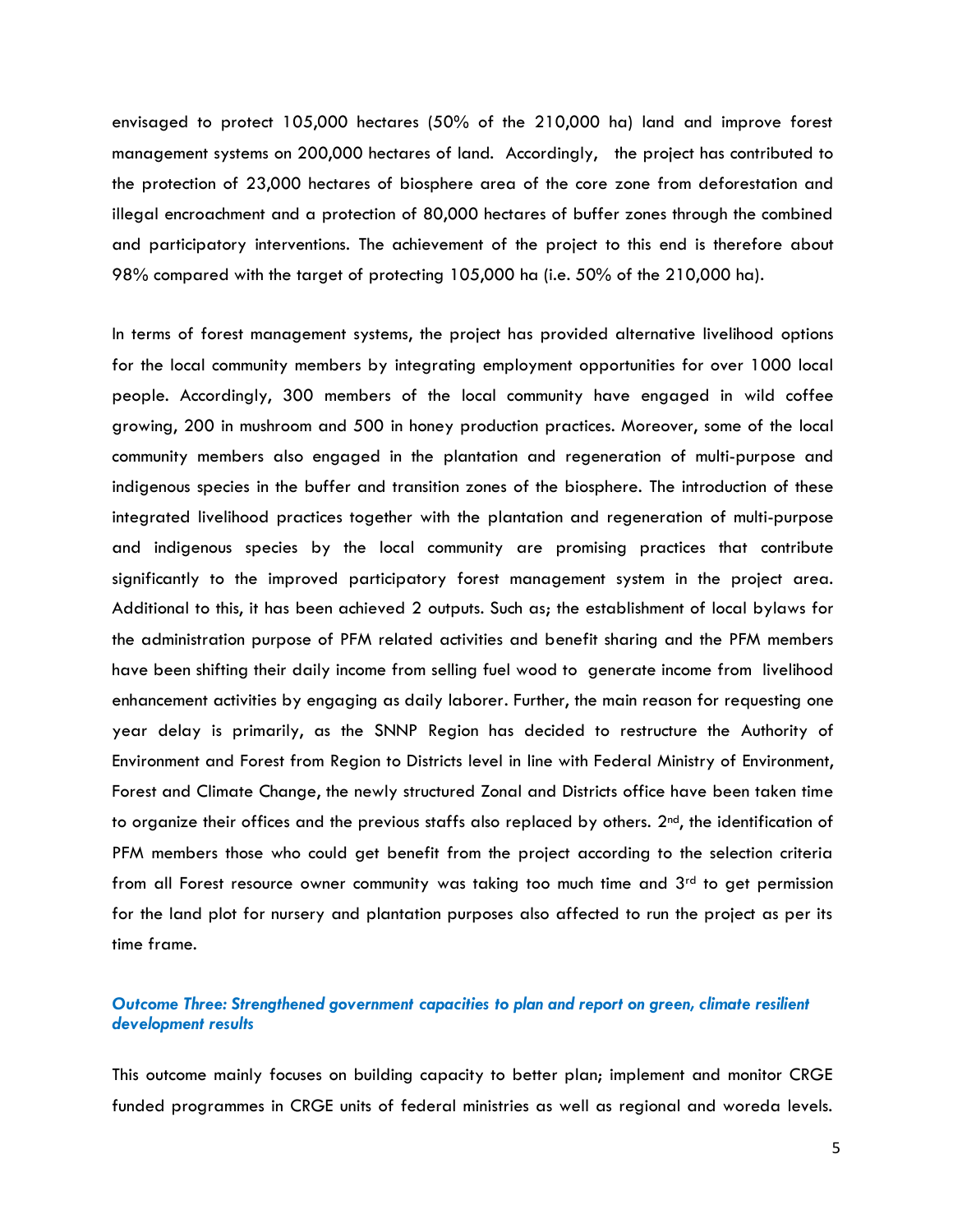The capacity building efforts will also work towards better monitoring, evaluation and learning. The key interventions in this context include: trainings particularly on planning, proposal preparation, management including performance and financial management, reporting, and M&E. The effects of this outcome is expected to have positive effects on the two other outcomes in terms of effectiveness and efficiency of funds utilization, but may also have a direct positive effect on the mainstreaming of the CRGE Facility's operation.

During this reporting period, capacities of over 200 experts drawn from federal, regional and woreda levels was enhanced on "Results Based Management (RBM)". Moreover, capacities of eight (8) selected senior levels MoFEC staff are strengthened on "Certified Advanced Senior Project Managers."

Although the quality of proposals and reporting being submitted by executing sector ministries and regions are improving after these trainings, the qualities are still not to the expected levels. The reasons include high staff turnover and frequent reshuffling following the institutional restructuring at different levels. These have affected the institutional memories at different levels and contributed to the low performance of the federal and regional implementing entities. The overall performance of this outcome is rated low. In addition to the above mentioned reasons, time shortage to plan and execute series of capacity building measures was one major reason. Towards addressing these gaps, the Facility is planning to organize relevant trainings for the federal and regional experts on results based planning, M&E and reporting and continue to follow up for timely actions subsequently in 2017. We are also planning to increase the frequencies of M&E missions across all regions through technical supports from the federal level and assigning dedicated focal persons for this project (the capacity building action plan is annexed with this report).

A progress summary of the DANIDA supported project for the period November 2015- December 2016 is provided below: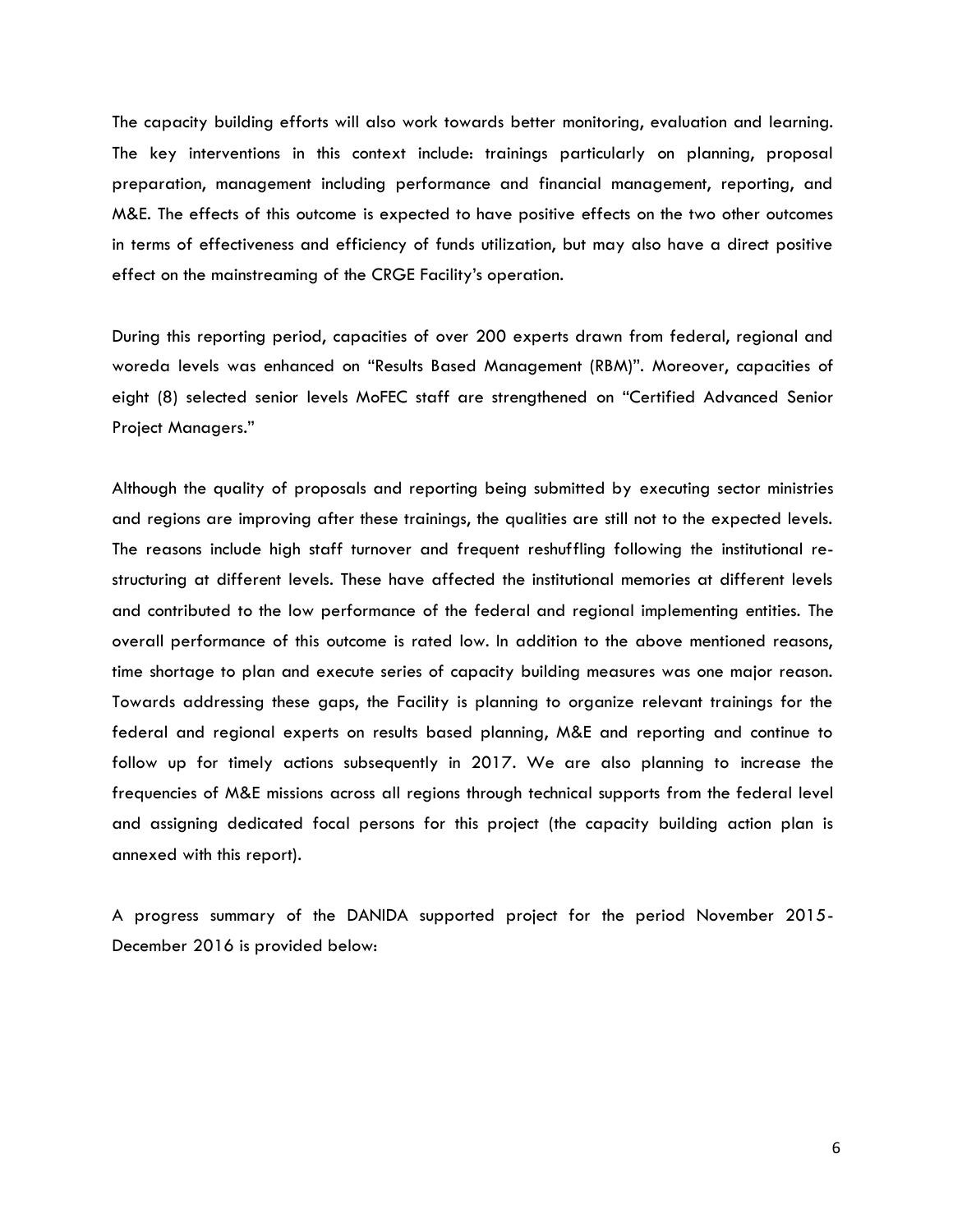| <b>Result Areas</b>                                                                                                                            | <b>Indicators</b><br>Achievements as of October 2016 |                                        |                                             |  |  |
|------------------------------------------------------------------------------------------------------------------------------------------------|------------------------------------------------------|----------------------------------------|---------------------------------------------|--|--|
| Engagement Objective 2: To strengthen the Government of Ethiopia's efforts to mainstream and implement CRGE initiatives in the agriculture and |                                                      |                                        |                                             |  |  |
| forestry sectors                                                                                                                               |                                                      |                                        |                                             |  |  |
| 2.1:<br>Outcome<br>Community                                                                                                                   | About 3,624.7 ha of watershed                        | 2,314<br>of<br>land<br>ha<br>areas     | The achievement is 63.8% compared to        |  |  |
| (1)<br>watershed<br>based                                                                                                                      | rehabilitated<br>through<br>areas                    | rehabilitated<br>through<br>community  | the target. The watershed area included     |  |  |
| management enhanced and (2)                                                                                                                    | watershed<br>community<br>based                      | based<br>watershed<br>management       | all land use categories such as cultivated  |  |  |
| Smart crop<br>Climate<br>and                                                                                                                   | management                                           | practice during the reporting period.  | land, grass land, bare land, forest land,   |  |  |
| livestock production practices                                                                                                                 |                                                      |                                        | bush land and, etc and not only degraded    |  |  |
| and irrigation systems adopted                                                                                                                 |                                                      |                                        | which is expected to be<br>land areas       |  |  |
| and productivity increased                                                                                                                     |                                                      |                                        | rehabilitated.<br>However,<br>the<br>report |  |  |
|                                                                                                                                                |                                                      |                                        | covered rehabilitated areas of land         |  |  |
|                                                                                                                                                |                                                      |                                        | through a community based watershed         |  |  |
|                                                                                                                                                |                                                      |                                        | management in the context<br>of<br>the      |  |  |
|                                                                                                                                                |                                                      |                                        | watersheds. As a result the reported        |  |  |
|                                                                                                                                                |                                                      |                                        | achievement seems to be low compared to     |  |  |
|                                                                                                                                                |                                                      |                                        | the target.                                 |  |  |
|                                                                                                                                                |                                                      |                                        |                                             |  |  |
|                                                                                                                                                | 1,885<br>households<br>adopted                       | 1885<br>households<br>have<br>directly | The achievement is about 100% compared      |  |  |
|                                                                                                                                                | Climate Smart crop and livestock                     | applied this practice. That is, the    | to the target. Note that a given            |  |  |
|                                                                                                                                                | production                                           | benefited<br>almost<br>project<br>has  | beneficiary may participate in two or       |  |  |
|                                                                                                                                                |                                                      | equivalent to 9,725 smallholder        | commodities of the<br>different<br>more     |  |  |
|                                                                                                                                                |                                                      | family members (assuming 5 persons     | components of the project and hence         |  |  |
|                                                                                                                                                |                                                      | per household in the all Woredas       | adjustment is made on the previous report   |  |  |
|                                                                                                                                                |                                                      | family<br>members<br>and<br>7<br>per   | following the revised targets.              |  |  |
|                                                                                                                                                |                                                      | in Kucha Woreda of<br>household        |                                             |  |  |
|                                                                                                                                                |                                                      | SNNPR) adopted climate smart crop      |                                             |  |  |
|                                                                                                                                                |                                                      | and livestock production.              |                                             |  |  |
|                                                                                                                                                | 0.087 Mt tonnes of CO2e GHG                          | 11,457.0 ton of Carbon Dioxide         | 13.2%<br>achievement<br>The<br>is<br>about  |  |  |
|                                                                                                                                                | emissions reduced in 8 woredas                       | Equivalent (tCO2-e) of Greenhouse      | compared to the targeted 87,000 tons of     |  |  |
|                                                                                                                                                | through SLM, climate smart crop                      | Gas (GHG) emissions reduced in the     | CO2e of GHG emission reduction. The         |  |  |
|                                                                                                                                                | production and climate smart                         | four regions through the sustainable   | lower level of achievement relates with     |  |  |

# **Table 1-** Progress Summary of DANIDA Supported Project (November 2015-October 2016)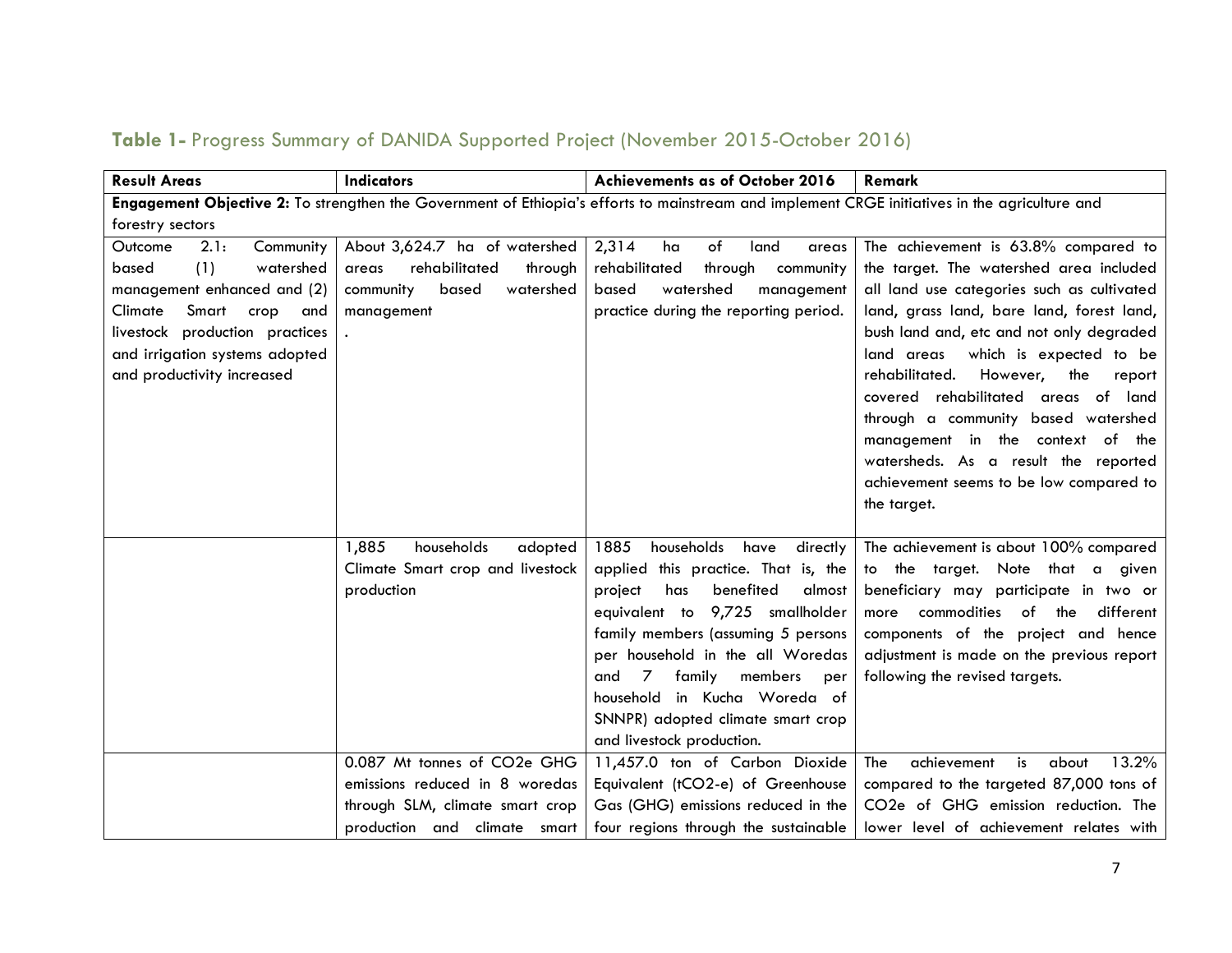| <b>Result Areas</b>                                                                                          | <b>Indicators</b>                                                                                                                                                                | Achievements as of October 2016                                                                                                                                                                                                                                                                                                                                                                                                                                                                | Remark                                                                                                                                                                                                                                                                                                                                                                                                               |
|--------------------------------------------------------------------------------------------------------------|----------------------------------------------------------------------------------------------------------------------------------------------------------------------------------|------------------------------------------------------------------------------------------------------------------------------------------------------------------------------------------------------------------------------------------------------------------------------------------------------------------------------------------------------------------------------------------------------------------------------------------------------------------------------------------------|----------------------------------------------------------------------------------------------------------------------------------------------------------------------------------------------------------------------------------------------------------------------------------------------------------------------------------------------------------------------------------------------------------------------|
| 2.2:<br>Selected<br>Outcome<br>protected,<br>forestsare<br>re-                                               | livestock development<br>18<br>in<br>months vis-a-vis the baseline.<br>Cumulative area of (individual &<br>communal)<br>land<br>under                                            | land management and climate smart<br>agricultural practices.<br>$\bullet$<br>The project has contributed to<br>of<br>12,000<br>the<br>protection                                                                                                                                                                                                                                                                                                                                               | performance of<br>factors such as low<br>interventions including soil and water<br><b>NRM</b><br>conservation<br>practices,<br>and<br>afforestation and reforestation practices.<br>The achievement in terms of forest<br>$\bullet$<br>protection is about 98% compared                                                                                                                                              |
| established and/or sustainably<br>managed to provide ecosystem<br>services<br>and<br>carbon<br>sequestration | sustainable, climate smart, land<br>management<br>plans<br>disaggregated by:<br>Protected (50%);<br>210,000<br>hectares of land                                                  | hectares of biosphere area of<br>the core zone from deforestation<br>and illegal encroachment;<br>The project has contributed to<br>protection<br>80,000<br>of<br>the<br>hectares of buffer zone                                                                                                                                                                                                                                                                                               | with the target of protecting 105,000<br>ha (i.e. 50% of the 210,000 ha). That<br>is, $(23,000$ ha + 80,000ha = 103,000<br>ha of land is protected by the<br>members of the PFM).                                                                                                                                                                                                                                    |
|                                                                                                              | forest<br>Under<br>improved<br>$\bullet$<br>management systems on 200,<br>000 hectares of land. The<br>local bylaws established and<br>the PFM members livelihood<br>transformed | Improved forest management<br>systems are introduced through<br>integrated<br>employment<br>opportunities created for the<br>local people.<br>Accordingly,<br>employment opportunities are<br>created for over 1000 local<br>people. These are for 300 wild<br>coffee growers, 200 mushroom<br>and 500 honey producers. These<br>livelihood practices are also<br>integrated with plantation of<br>multi-purpose indigenous species<br>in the buffer and transition zones<br>of the biosphere. | The provision of alternative livelihoods<br>for the local people who are<br>depending on natural resources by<br>with<br>the<br>integrating<br>forest<br>management contributes to improved<br>ecosystem<br>management.<br>The<br>plantation and regeneration practices<br>of multi-purpose and indigenous<br>species by the local community also<br>contribute significantly to these forest<br>management systems. |
|                                                                                                              | Reduced carbon emissions by<br>413.58 Giga tone of carbon<br>dioxide per year/or the relative<br>increase of 113 Giga tone of<br>carbon in carbon sequestration                  | GHG emission survey was<br>not<br>conducted                                                                                                                                                                                                                                                                                                                                                                                                                                                    | GHG emission reduction and carbon<br>sequestration was not estimated during the<br>reporting period. The GHG emission<br>reduction estimation will be conducted in<br>the coming year                                                                                                                                                                                                                                |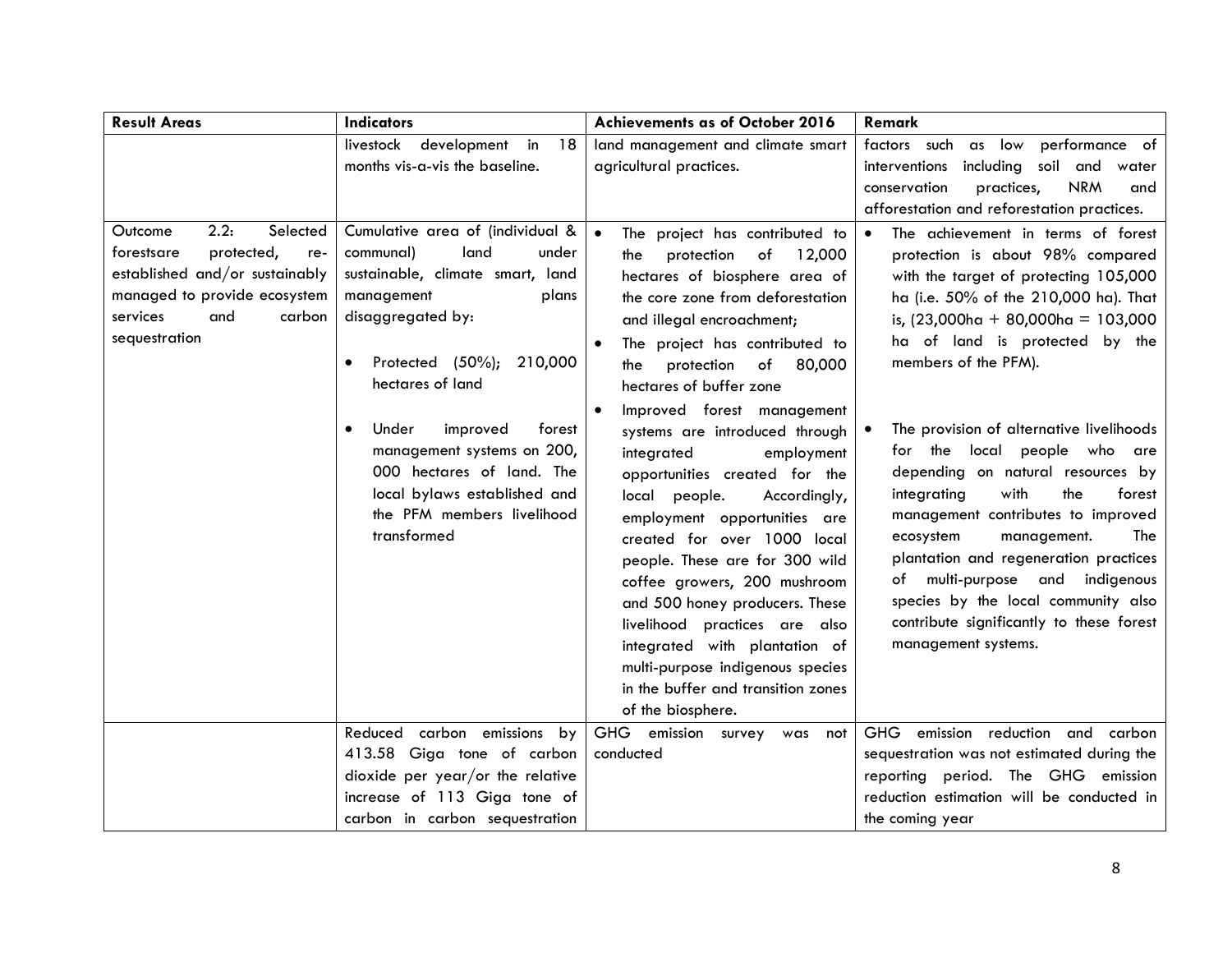| <b>Result Areas</b>                                                                                                              | <b>Indicators</b>                                                                                                                                                                                                                                   | <b>Achievements as of October 2016</b>                                                                                                                                                                                                                                                                                                                                                                                                    | Remark                                                                                                                                                                                                                                                                                                                                                                                                                                                                                                                                    |
|----------------------------------------------------------------------------------------------------------------------------------|-----------------------------------------------------------------------------------------------------------------------------------------------------------------------------------------------------------------------------------------------------|-------------------------------------------------------------------------------------------------------------------------------------------------------------------------------------------------------------------------------------------------------------------------------------------------------------------------------------------------------------------------------------------------------------------------------------------|-------------------------------------------------------------------------------------------------------------------------------------------------------------------------------------------------------------------------------------------------------------------------------------------------------------------------------------------------------------------------------------------------------------------------------------------------------------------------------------------------------------------------------------------|
| 2.3<br>Strengthened<br>Outcome<br>government capacities to plan<br>and report on green, climate<br>resilient development results | per year at five districts level as<br>a consequence of GATE funding $3.$<br>The four regions submit financing<br>proposals and reports of higher<br>quality<br>Federal<br>the<br>to<br>Implementing<br><b>Entities</b><br>(sectoral<br>ministries) | $\bullet$<br>Capacity of over 200 experts<br>drawn from federal, regional<br>and woreda levels enhanced on<br>"Results<br>based<br>Management<br>(RBM)". This is expected to<br>capacities of the<br>enhance<br>regions and woredas on results<br>based planning, RB-M&E and<br>reporting on performance results<br>at all levels.<br>building<br>Capacity<br>training<br>provided for eight (8) selected                                 | Though quality of financing proposals and<br>reporting are improving after these<br>trainings, the qualities are still not to the<br>expected levels. The reasons include the<br>staff turnover and reshuffling following the<br>institutional re-structuring at different<br>levels. Lack of adequate time to plan and<br>execute capacity development measures<br>was also another major reason for the<br>lower performance of this component.<br>During the extension period, continuous<br>capacity buildings trainings are required |
|                                                                                                                                  |                                                                                                                                                                                                                                                     | senior level MoFEC staff on<br>"Certified<br>Advanced<br>Senior<br>Managers".<br><b>This</b><br>project<br>enhances the capacities of the<br>institution on project planning<br>estimating,<br>and<br>managing<br>project finance, change, risks,<br>stakeholders<br>conflicts<br>and<br>well<br>management,<br>as<br>as<br>leadership and communication<br>and strategic human resources in<br>programmes<br>projects<br>and<br>context. | and the Facility is planning to organize<br>these trainings for federal and regional<br>experts on results based planning, M&E<br>and reporting beginning from January<br>2017.                                                                                                                                                                                                                                                                                                                                                           |

 $3$  Expected results on carbon emission reduction due to forest protection, re-establishment and management as a consequence of this one year project are too early to calculate and report on.

 $\overline{a}$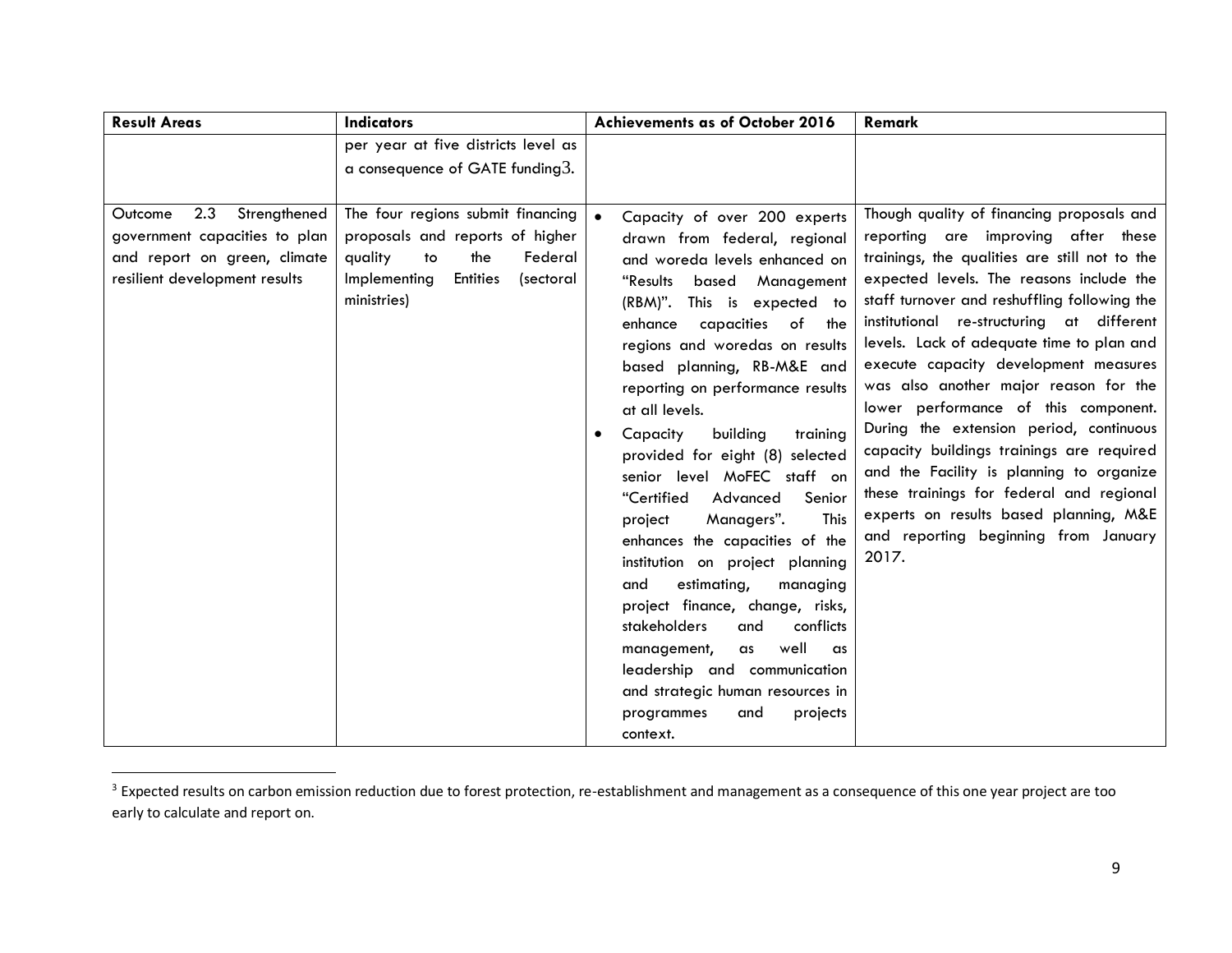| <b>Result Areas</b> | <b>Indicators</b>                 | <b>Achievements as of October 2016</b> | Remark                                                                                                    |
|---------------------|-----------------------------------|----------------------------------------|-----------------------------------------------------------------------------------------------------------|
|                     | The                               |                                        | four regions monitor and Capacities of the regions and The frequencies of M&E of the regions              |
|                     |                                   |                                        | report according to plans and woredas in terms of CRGE related were not uniform across all regions during |
|                     | requirements of the CRGE Facility |                                        | projects and programmes enhanced   this reporting period. The reasons include                             |
|                     |                                   |                                        | following the various training, review   various regional contexts or situations such                     |
|                     |                                   |                                        | meetings and M&E missions to these $\vert$ as lack of clear institutional structures,                     |
|                     |                                   | Besides, the planning,<br>areas.       | existing staff capacities, and turnover.                                                                  |
|                     |                                   | implementation and reporting skills    |                                                                                                           |
|                     |                                   | of the four regions are getting        |                                                                                                           |
|                     |                                   | better during this reporting period.   |                                                                                                           |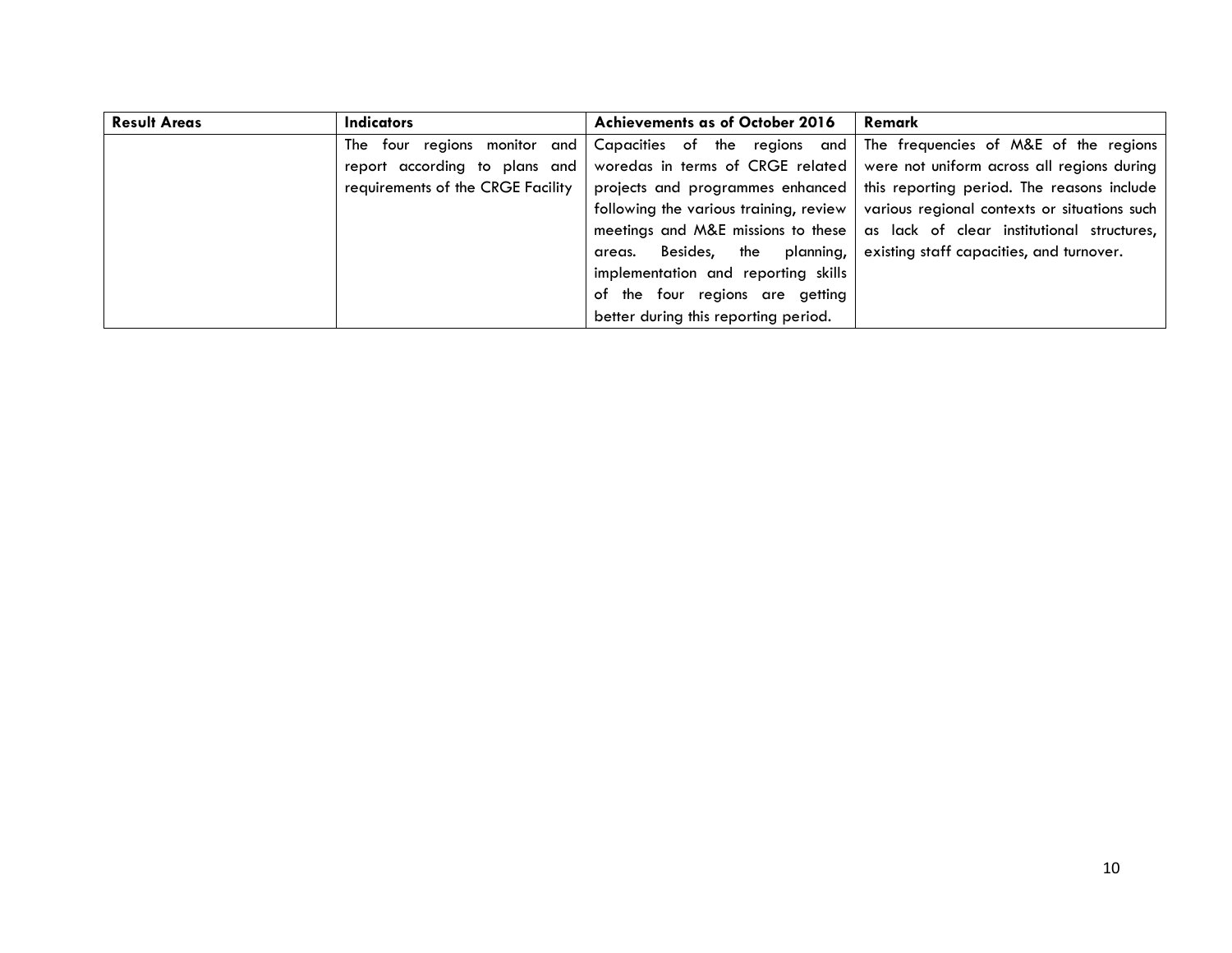## **B. Allocation of Finance, Disbursement and Execution**

At the moment, the CRGE Facility has four contributors (Denmark, UK, Norway and Austria). Table 2 summarizes financial resources committed by each development partners, received by the CRGE Facility, disbursement to sectors and settlements of expenses. Table 3 presents the financial status of the DANIDA supported project separately.

|  |  |  |  |  | <b>Table 2 CRGE Facility Portfolio Financial Update</b> |  |
|--|--|--|--|--|---------------------------------------------------------|--|
|--|--|--|--|--|---------------------------------------------------------|--|

| <b>Development</b><br><b>Partner</b> | <b>Budget secured</b><br>in ETB | <b>Total budget Disbursed</b><br>to sectors as of October<br>2016 | $%$ age<br><b>Disbursement</b> |
|--------------------------------------|---------------------------------|-------------------------------------------------------------------|--------------------------------|
| UK                                   | 404,202569.38                   | 401,976,973.56                                                    | 99.4                           |
| Austria                              | 15,185645.00                    | 15,185645.00                                                      | 100.0                          |
| Denmark                              | 84,355,095.22                   | 58,955,232.18                                                     | 69.9                           |
| Norway                               | 158,940,000.00                  | 79,633,169                                                        | 50.1                           |
| Total                                | 662,683,309.60                  | 555,751,019.74                                                    | 83.9                           |

# **Table 3 DANIDA project Financial Information as of 31 December 2016**

| Outcome                                                                                | <b>Allocation</b>   | <b>Disbursement</b> | <b>Utilization by</b> | Remarks                                                                                                                                                                                                                                                                                                              |
|----------------------------------------------------------------------------------------|---------------------|---------------------|-----------------------|----------------------------------------------------------------------------------------------------------------------------------------------------------------------------------------------------------------------------------------------------------------------------------------------------------------------|
|                                                                                        | in ETB <sup>4</sup> | by component        | component in          |                                                                                                                                                                                                                                                                                                                      |
|                                                                                        |                     | in ETB              | <b>ETB</b>            |                                                                                                                                                                                                                                                                                                                      |
| Outcome<br>2.1:<br>Watershed<br>management<br>and climate<br>smart<br>Agriculture      | 49,759,580          | 48,377,360.05       | 28,236,825.73         | Disbursement was made in two tranches.<br>The first was 29,540,000 ETB. This<br>disbursement was made in July 2015. The<br>second disbursement of ETB 18,837,360<br>was made in October 2016. The<br>settlement for the first disbursement was<br>65.1%, which is sufficient to effect second<br>round disbursement. |
| <b>Outcome</b><br>2.2: Forest<br>Management,<br>protection<br>and re-<br>establishment | 24,721,320          | 10,420,000.00       | 4,371,329.66          | Only one disbursement was made on<br>September 2015                                                                                                                                                                                                                                                                  |
| Outcome 2.3<br>Planning<br>Capacity of<br>the CRGE                                     | 9,508,200           |                     | 1,222,013.68          | This component is directly managed by<br>the CRGE Facility. The Facility had<br>plan to organize different capacity<br>building trainings for federal, regional                                                                                                                                                      |

<sup>4</sup> Exchange rate: 1DKK=3.1694 ETB

 $\overline{a}$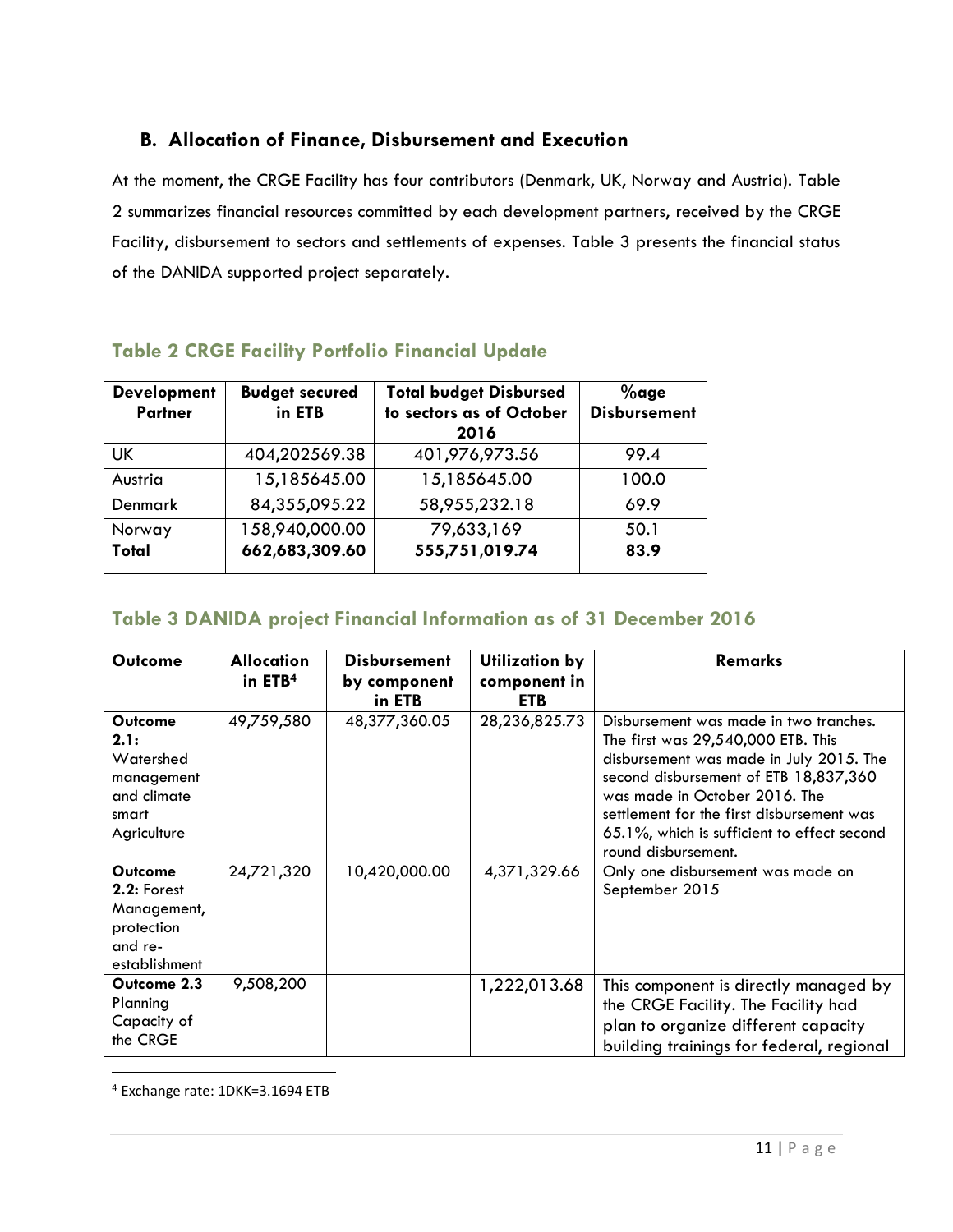| Facility<br>Special                 | 3,169,400    |               |               | and woreda experts. However, the<br>facility only managed to organize few<br>training sessions for federal and<br>regional participants. The Facility in<br>particular couldn't organize the<br>woreda and regional level trainings<br>due to work overload and<br>inconveniences during the reporting<br>period.<br>This is a budget for audit exercises, |
|-------------------------------------|--------------|---------------|---------------|------------------------------------------------------------------------------------------------------------------------------------------------------------------------------------------------------------------------------------------------------------------------------------------------------------------------------------------------------------|
| studies,<br>review and<br>audits    |              |               |               | review meeting and specific capacity<br>building trainings                                                                                                                                                                                                                                                                                                 |
| Total                               | 87,158,500   | 60,019,373.73 | 21,663,196.39 |                                                                                                                                                                                                                                                                                                                                                            |
| <b>Bank Charge</b>                  | 187,467.67   |               |               |                                                                                                                                                                                                                                                                                                                                                            |
| <b>Exchange</b><br><b>Rate Gain</b> | 1,592,143.81 |               |               |                                                                                                                                                                                                                                                                                                                                                            |

# **C. Challenges Encountered**

The main challenges faced by both the CRGE Facility and the implementing ministries during the reporting period were:

- Delay in the Project Proposal Preparation process;
- Delay in financial and substantive reporting particularly from regional and woreda levels mainly due to lack of close follow up from the federal IEs coupled with lack of adequate technical capacities of the regions and woredas in providing timely and quality reports.
- Delays in fund transfer from the federal to regional and woreda levels;
- **E** Long procurement process, compared to the short time span for implementation;
- Staff turnover and reshuffling at federal, regional and woreda levels, which resulted loss of institutional memories and long replacement;
- **■** There was re-structuring of institutional set up from federal to woreda levels, which resulted in reshuffling of staff and modifications of mandates and responsibilities;
- Weak follow up from some executing ministries;.